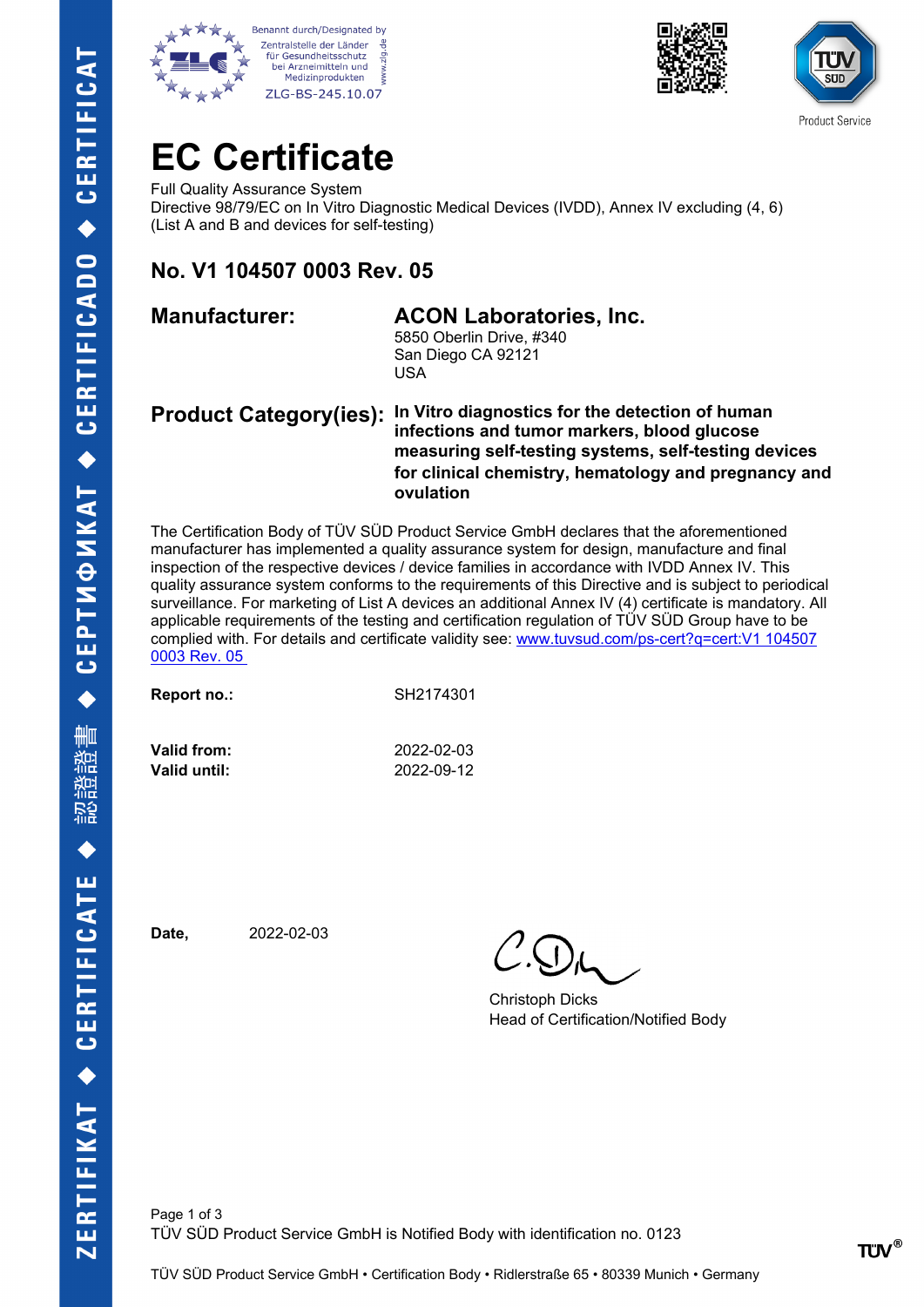





# **EC Certificate**

Full Quality Assurance System Directive 98/79/EC on In Vitro Diagnostic Medical Devices (IVDD), Annex IV excluding (4, 6) (List A and B and devices for self-testing)

### **No. V1 104507 0003 Rev. 05**

**Model(s): On Call Plus Blood Glucose Monitoring System, On Call Plus Blood Glucose Test Strips, On Call EZ II Blood Glucose Monitoring System, On Call Redi Blood Glucose Monitoring System, On Call Redi II Blood Glucose Test Strips, On Call Advanced Blood Glucose Monitoring System, On Call Advanced Blood Glucose Test Strips, On Call Platinum Blood Glucose Monitoring System, On Call Platinum Blood Glucose Test Strips, On Call Chosen Blood Glucose Monitoring System, On Call Chosen Blood Glucose Test Strips, On Call Vivid Blood Glucose Monitoring System (OGM-101), On Call Vivid Blood Glucose Test Strips (OGS-101), On Call Vivid Pal Blood Glucose Monitoring System (OGM-102), On Call Sharp Blood Glucose Monitoring System (OGM-121), On Call Sharp Blood Glucose Test Strips (OGS-121) On Call Plus II Blood Glucose Monitoring System (OGM-171), On Call Plus II Blood Glucose Test Strips (OGS-171), On Call Extra Blood Glucose Monitoring System (OGM-191), On Call Extra Blood Glucose Test Strips (OGS-191), On Call GK Dual Blood Glucose & Ketone Monitoring System (OGM-161), On Call Blood Ketone Test Strips (OGS-161), D-ONE Blood Glucose Monitoring System, D-ONE Blood Glucose Test Strips, Urinalysis Reagent Strips (Urine), UTI Urinary Tract Infection Test Strips, Toxoplasma IgG EIA Test Kit, Toxoplasma IgM EIA Test Kit, Rubella IgG EIA Test Kit, Rubella IgM EIA Test Kit, CMV IgG EIA Test Kit, CMV IgM EIA Test Kit, Total PSA EIA Test Kit, PT Coagulation Monitoring System (CCM-121), PT Coagulation Test Strips (CCS-121), Cholesterol Monitoring System (CCM-111), CHOL Total Cholesterol Test Devices (CCS-111), TRIG Triglycerides Test Devices (CCS-112), HDL High Density Lipoprotein Test Devices (CCS-113), 3-1 Lipid Panel Test Devices (CCS-114), Cholesterol CTRL Control Devices, Cholesterol Monitoring System (CCM-101), CHOL Total Cholesterol Test Strips (CCS-101), PT/INR Monitoring System (CCM-151), PT/INR Test Strips (CCS-151), Hemoglobin Testing System (CCM-141), Hemoglobin Test Strips (CCS-141), hCG Pregnancy Rapid Test Cassette (Urine),**

Page 2 of 3 TÜV SÜD Product Service GmbH is Notified Body with identification no. 0123